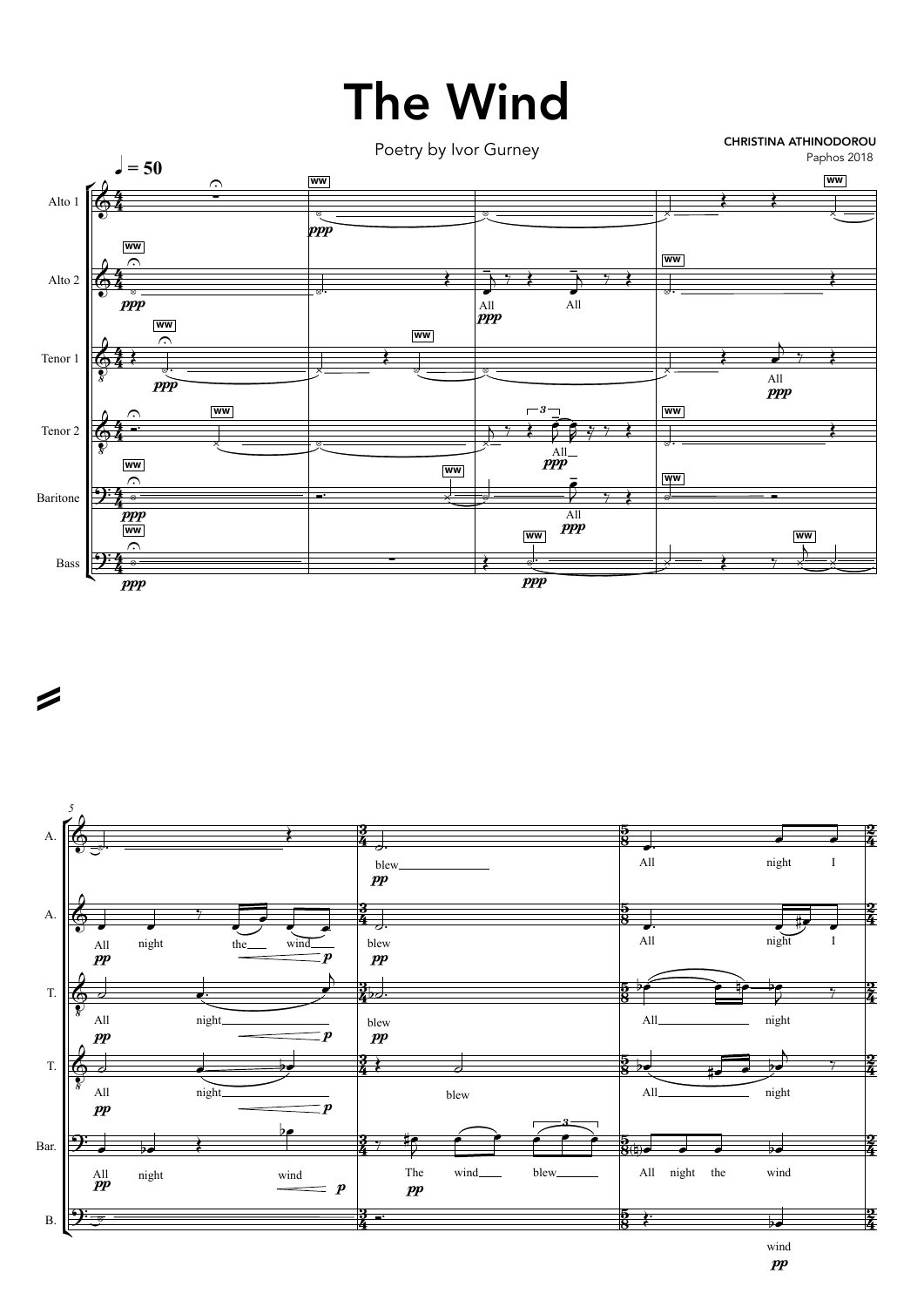



=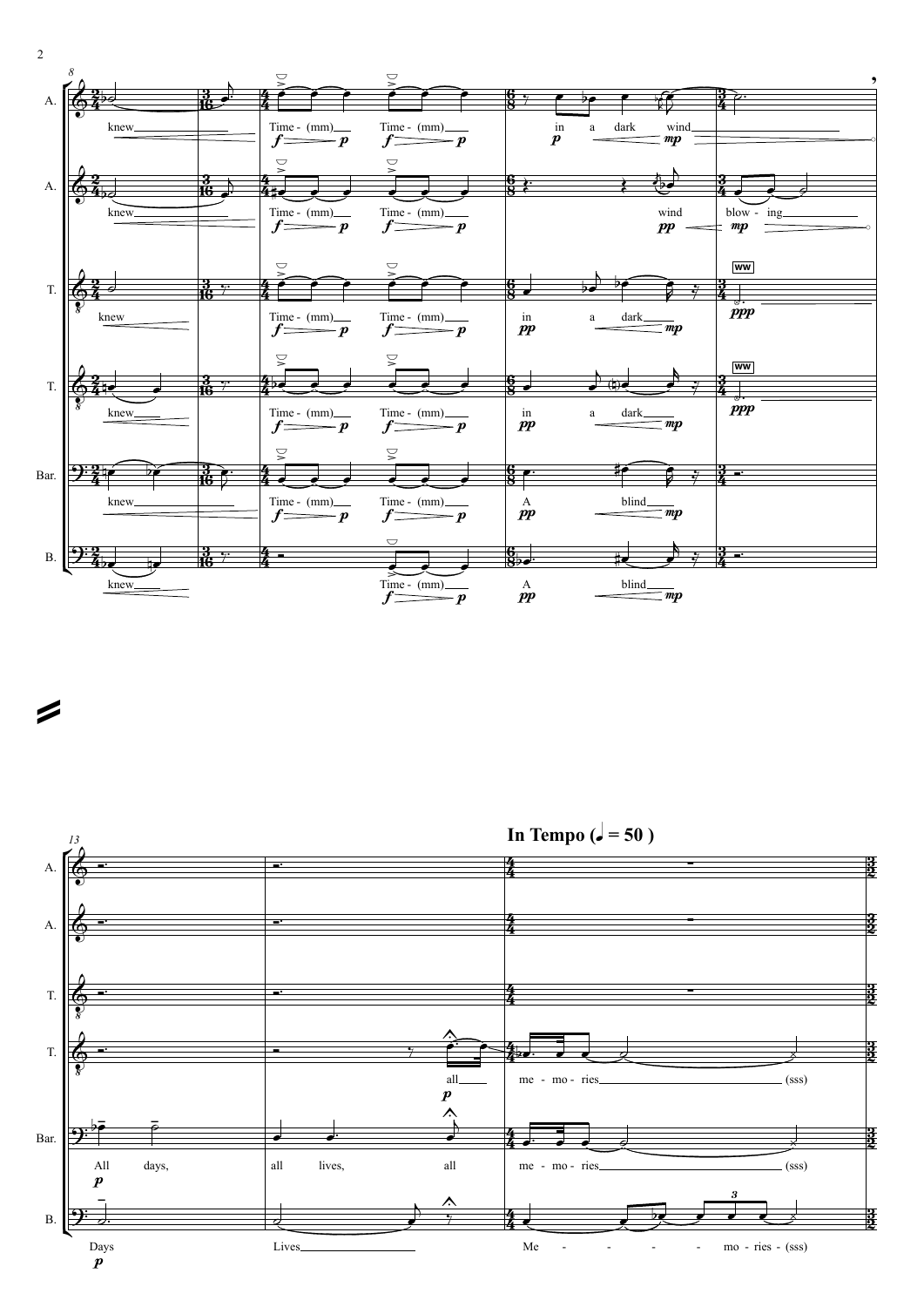



=